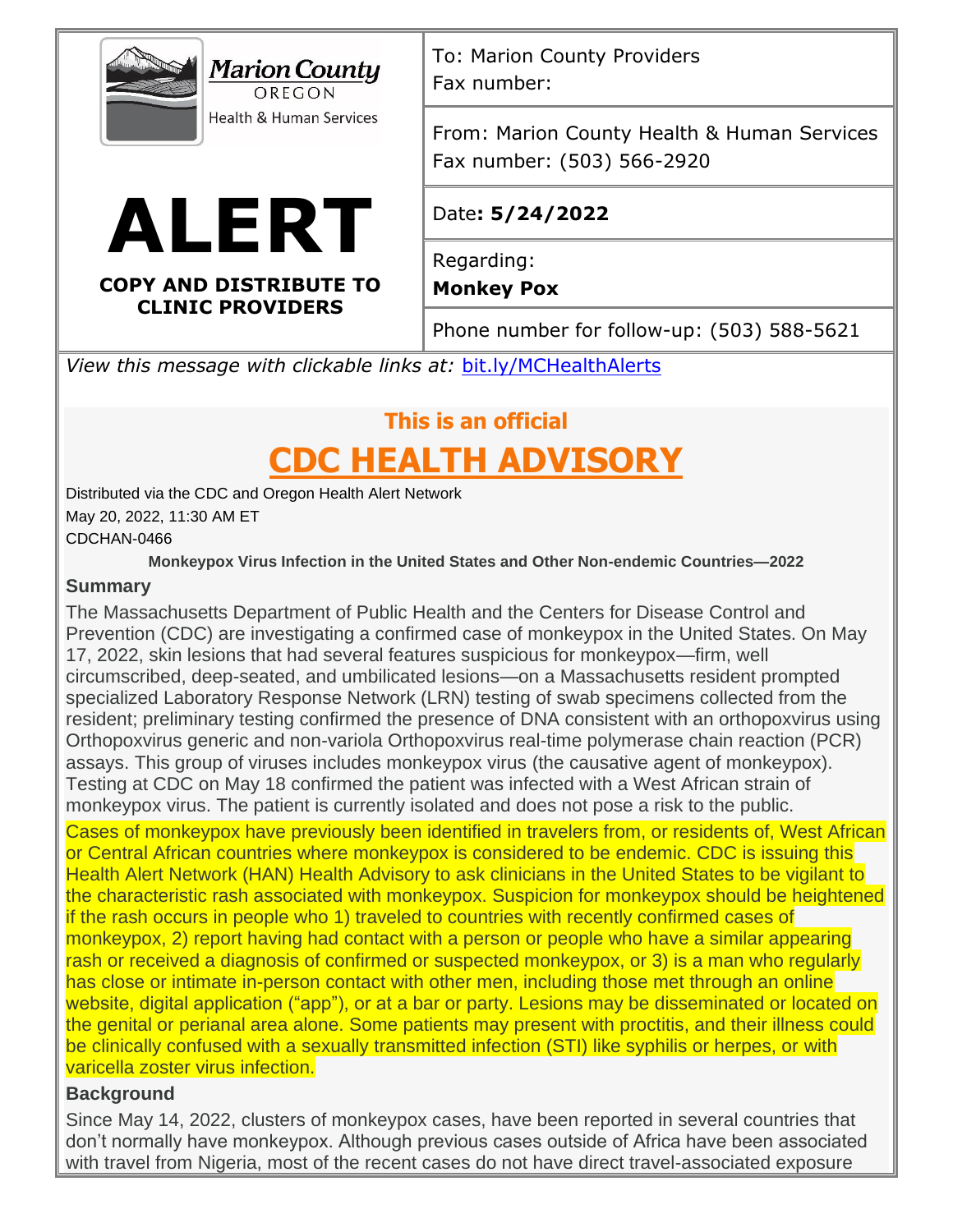risks. The United Kingdom Health Security Agency (UKHSA) was the first to announce on May 7, 2022, identification of a recent U.K. case that occurred in a traveler returning from Nigeria. On May 14, 2022, UKHSA announced an unrelated cluster of monkeypox cases in two people living in the same household who have no history of recent travel. On May 16, 2022, UKHSA announced a third temporally clustered group of cases involving four people who self-identify as gay, bisexual, or men who have sex with men (MSM), none of whom have links to the three previously diagnosed patients. Some evidence suggests that cases among MSM may be epidemiologically linked; the patients in this cluster were identified at sexual health clinics. This is an evolving investigation and public health authorities hope to learn more about routes of exposure in the coming days.

[Monkeypox](https://gcc02.safelinks.protection.outlook.com/?url=https%3A%2F%2Fwww.cdc.gov%2Fpoxvirus%2Fmonkeypox%2F&data=05%7C01%7CNick.MAY%40dhsoha.state.or.us%7Ce95a934e587d468367a408da3cfa966a%7C658e63e88d39499c8f4813adc9452f4c%7C0%7C0%7C637889344212919074%7CUnknown%7CTWFpbGZsb3d8eyJWIjoiMC4wLjAwMDAiLCJQIjoiV2luMzIiLCJBTiI6Ik1haWwiLCJXVCI6Mn0%3D%7C3000%7C%7C%7C&sdata=vcUCsCloMUMHM5h29pWDO15D1XkkWtyWo%2BtRTIvFrTI%3D&reserved=0) is a zoonotic infection endemic to several Central and West African countries. The wild animal reservoir is unknown. Before May 2022, cases outside of Africa were reported either among people with recent travel to Nigeria or contact with a person with a confirmed monkeypox virus infection. However, in May 2022, nine patients were confirmed with monkeypox in England; six were among persons without a history of travel to Africa and the source of these infections is unknown.

Monkeypox disease symptoms always involve the characteristic rash, regardless of whether there is disseminated rash. Historically, the rash has been preceded by a prodrome including fever, lymphadenopathy, and often other non-specific symptoms such as malaise, headache, and muscle aches. In the most recent reported cases, prodromal symptoms may not have always occurred; some recent cases have begun with characteristic, monkeypox-like lesions in the genital and perianal region, in the absence of subjective fever and other prodromal symptoms. For this reason, cases may be confused with more commonly seen infections (e.g., syphilis, chancroid, herpes, and varicella zoster). The average incubation period for symptom onset is 5–13 days.

The typical monkeypox lesions involve the following: deep-seated and well-circumscribed lesions, often with central umbilication; and lesion progression through specific sequential stages macules, papules, vesicles, pustules, and scabs. Synchronized progression occurs on specific anatomic sites with lesions in each stage of development for at least 1–2 days. The scabs eventually fall off<sup>1</sup>. Lesions can occur on the palms and soles, and when generalized, the rash is very similar to that of smallpox including a centrifugal distribution. Monkeypox can occur concurrently with other rash illnesses, including varicella-zoster virus and herpes simplex virus infections. Case fatality for monkeypox is reported to range between 1 and 11%. Confirmatory laboratory diagnostic testing for monkeypox is performed using real-time polymerase chain reaction assay on lesion-derived specimens.

A person is considered infectious from the onset of symptoms and is presumed to remain infectious until lesions have crusted, those crusts have separated, and a fresh layer of healthy skin has formed underneath. Human-to-human transmission occurs through large respiratory droplets and by direct contact with body fluids or lesion material. Respiratory droplets generally cannot travel more than a few feet, so prolonged face-to-face contact is required. Indirect contact with lesion material through fomites has also been documented. Animal-to-human transmission may occur through a bite or scratch, preparation of wild game, and direct or indirect contact with body fluids or lesion material.

There is no specific treatment for monkeypox virus infection, although antivirals developed for use in patients with smallpox may prove beneficial<sup>2</sup>. Persons with direct contact (e.g., exposure to the skin, crusts, bodily fluids, or other materials) or indirect contact (e.g., presence within a six-foot radius in the absence of an N95 or filtering respirator for ≥3 hours) with a patient with monkeypox should be monitored by health departments; depending on their level of risk, some persons may be candidates for post-exposure prophylaxis with smallpox vaccine under an Investigational New Drug protocol after consultation with public health authorities.

#### **Recommendations for Clinicians**

• If clinicians identify patients with a rash that could be consistent with monkeypox, especially those with a recent travel history to a country where monkeypox has been reported,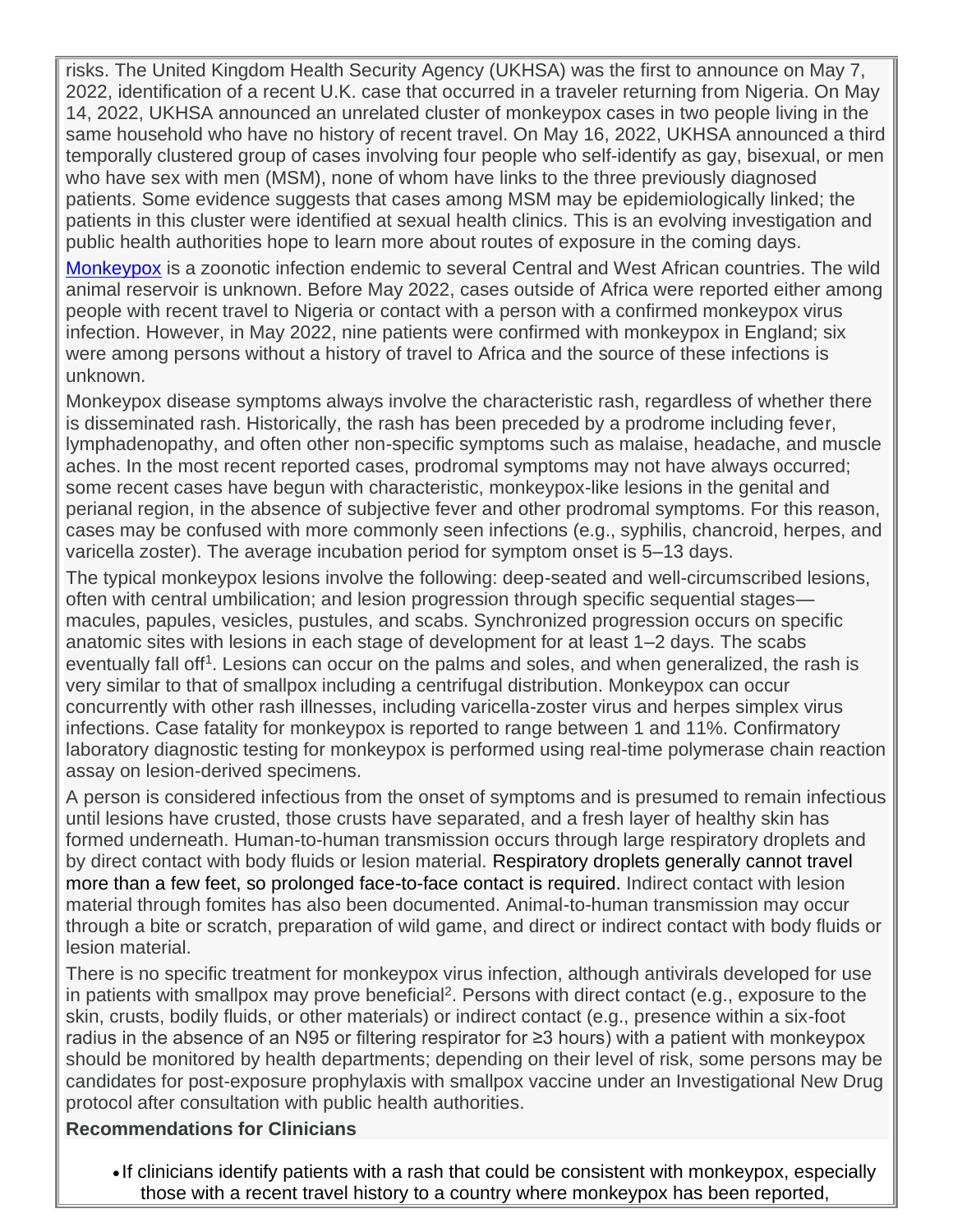monkeypox should be considered as a possible diagnosis. The rash associated with monkeypox involves vesicles or pustules that are deep-seated, firm or hard, and wellcircumscribed; the lesions may umbilicate or become confluent and progress over time to scabs. Presenting symptoms typically include fever, chills, the distinctive rash, or new lymphadenopathy; however, onset of perianal or genital lesions in the absence of subjective fever has been reported. The rash associated with monkeypox can be confused with other diseases that are more commonly encountered in clinical practice (e.g., secondary syphilis, herpes, chancroid, and varicella zoster). However, a high index of suspicion for monkeypox is warranted when evaluating people with the characteristic rash, particularly for the following groups: men who report sexual contact with other men and who present with lesions in the genital/perianal area, people reporting a significant travel history in the month before illness onset or people reporting contact with people who have a similar rash or have received a diagnosis of suspected or confirmed monkeypox.

- Information on infection prevention and control in healthcare settings is provided on the CDC website: [Infection Control: Hospital | Monkeypox | Poxvirus | CDC.](https://gcc02.safelinks.protection.outlook.com/?url=https%3A%2F%2Fwww.cdc.gov%2Fpoxvirus%2Fmonkeypox%2Fclinicians%2Finfection-control-hospital.html&data=05%7C01%7CNick.MAY%40dhsoha.state.or.us%7Ce95a934e587d468367a408da3cfa966a%7C658e63e88d39499c8f4813adc9452f4c%7C0%7C0%7C637889344212919074%7CUnknown%7CTWFpbGZsb3d8eyJWIjoiMC4wLjAwMDAiLCJQIjoiV2luMzIiLCJBTiI6Ik1haWwiLCJXVCI6Mn0%3D%7C3000%7C%7C%7C&sdata=hlNApahnlFPyxG0HpS%2B6uawVPA8b6rAdRvxT4VQqBQI%3D&reserved=0) CDC is currently reviewing this information to consider the need for updates.
- Clinicians should consult their state health department [\(State Contacts\)](https://gcc02.safelinks.protection.outlook.com/?url=https%3A%2F%2Fresources.cste.org%2Fepiafterhours&data=05%7C01%7CNick.MAY%40dhsoha.state.or.us%7Ce95a934e587d468367a408da3cfa966a%7C658e63e88d39499c8f4813adc9452f4c%7C0%7C0%7C637889344212919074%7CUnknown%7CTWFpbGZsb3d8eyJWIjoiMC4wLjAwMDAiLCJQIjoiV2luMzIiLCJBTiI6Ik1haWwiLCJXVCI6Mn0%3D%7C3000%7C%7C%7C&sdata=DXki5ipCBRViRnAban31V8kDabM8j1feAd0WV8UQaKo%3D&reserved=0) if they suspect monkeypox; if the health department cannot be reached, CDC can be contacted through the CDC Emergency Operations Center [\(770-488-7100\)](tel:7704887100) as soon as monkeypox is suspected.
	- $\circ$  All specimens should be sent through the state and territorial public health department, unless authorized to send them directly to CDC.

#### **Recommendations for Health Departments**

- If monkeypox is suspected, CDC should be consulted through the CDC Emergency Operations Center [\(770-488-7100\)](tel:7704887100).
	- o Appropriately collected samples can be sent to CDC or an appropriate Laboratory [Response Network](https://gcc02.safelinks.protection.outlook.com/?url=https%3A%2F%2Femergency.cdc.gov%2Flrn%2Findex.asp&data=05%7C01%7CNick.MAY%40dhsoha.state.or.us%7Ce95a934e587d468367a408da3cfa966a%7C658e63e88d39499c8f4813adc9452f4c%7C0%7C0%7C637889344212919074%7CUnknown%7CTWFpbGZsb3d8eyJWIjoiMC4wLjAwMDAiLCJQIjoiV2luMzIiLCJBTiI6Ik1haWwiLCJXVCI6Mn0%3D%7C3000%7C%7C%7C&sdata=bXjLmw8B1DxuTW9O%2FCD2HTxpNOzzidB0njtcbcrW%2BGM%3D&reserved=0) laboratory for testing by PCR.
- •Laboratory Response Network laboratories can provide orthopoxvirus testing on lesion specimens that clinicians obtain from suspected patients; confirmatory monkeypox virus-specific testing at CDC requires a dry lesion swab specimen. [Collect](https://gcc02.safelinks.protection.outlook.com/?url=https%3A%2F%2Fwww.cdc.gov%2Fpoxvirus%2Fmonkeypox%2Fclinicians%2Fprep-collection-specimens.html&data=05%7C01%7CNick.MAY%40dhsoha.state.or.us%7Ce95a934e587d468367a408da3cfa966a%7C658e63e88d39499c8f4813adc9452f4c%7C0%7C0%7C637889344212919074%7CUnknown%7CTWFpbGZsb3d8eyJWIjoiMC4wLjAwMDAiLCJQIjoiV2luMzIiLCJBTiI6Ik1haWwiLCJXVCI6Mn0%3D%7C3000%7C%7C%7C&sdata=0ifv6L1BFpEmPWWZZg45d4v8wW2%2FFPUhXawEyrtR2PE%3D&reserved=0) multiple specimens for preliminary and confirmatory testing as follows: 1) Vigorously swab or brush lesion with two separate sterile dry polyester or Dacron swabs; 2) Break off end of applicator of each swab into a 1.5- or 2-mL screw-capped tube with O-ring or place each entire swab in a separate sterile container. Do not add or store in viral or universal transport media.
- •After diagnosis of monkeypox, begin contact tracing of individuals who may have been exposed to the patient while the patient was symptomatic. Contacts should be monitored for 21 days after their last date of contact with the patient.
- •Share this HAN Health Advisory with relevant healthcare provider networks, including STI clinics that may not always receive CDC HAN messages.

#### **Recommendations for the Public**

•Based on limited information available at this time, risk to the public appears low. Some people who may have symptoms of monkeypox, such as characteristic rashes or lesions, should contact their healthcare provider for a risk assessment. This includes anyone who 1) traveled to countries where monkeypox cases have been reported2) reports contact with a person who has a similar rash or received a diagnosis of confirmed or suspected monkeypox, or 3) is a man who has had close or intimate in-person contact with other